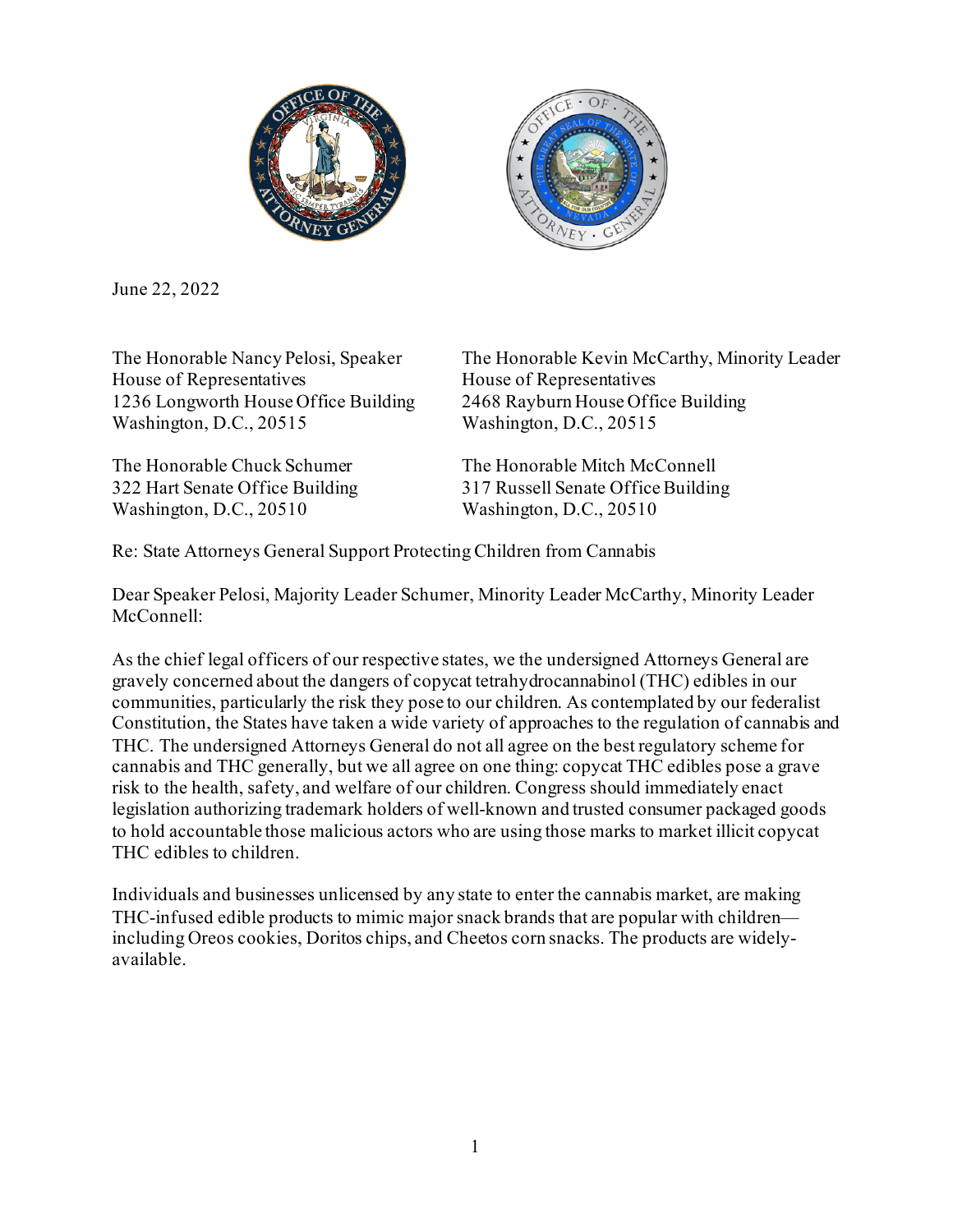

As the examples reproduced above demonstrate, these dangerous products are designed to mimic well-established brands so closely that only a perspicacious adult could readily distinguish the THC copycats from the authentic brands. And that is quite intentional. Illicit operators use foodrelated trademarks popular with children in order to market their THC products to children. These copycats are often infused with levels of THC dramatically exceeding legal limits under state laws. The threat these THC edibles pose to the health and safety of our children is not limited to any particular State; it is nationwide and growing rapidly.

For example, on March 2, 2022, three Virginia parents took their children to the hospital for treatment after they observed lethargic behavior and discovered they had consumed THC-laden Goldfish crackers from their childcare facility. Similarly, two individuals in Oklahoma were recently hospitalized after unknowingly consuming THC-laced chips. In South Carolina in the fall of 2021, an elementary teacher inadvertently distributed to their students THC-infused candies designed to mimic the popular "Sour Patch Kids" brand.In Elkhart, Indiana, on August 3, 2021, a toddler was hospitalized after accidentally ingesting a bag of "Cheetohs" laced with more than 600mg of THC. In December 2020 a three-year-old was admitted to the ICU after consuming a copy-cat Nerds Rope, like the one pictured above.

In the first half of 2021, the American Association of Poison Control Centers reported poison control centers received over 2,622 calls for services related to young children ingesting cannabis products. This is a growing problem with no resolution in sight. In response during the fall of 2021, a bipartisan cohort of State Attorneys General issued advisory warnings to consumers within their respective jurisdictions to avoid purchasing illegal and counterfeited cannabis edibles. [1](#page-1-0)

<span id="page-1-0"></span><sup>&</sup>lt;sup>1</sup> State Attorneys General from *Alaska[, Arkansas](https://content.govdelivery.com/accounts/ARAG/bulletins/2f647a5)[, California](https://oag.ca.gov/news/press-releases/attorney-general-bonta-cannabis-infused-edibles-packaged-popular-food-and-candy)[, Connecticut](https://portal.ct.gov/AG/Press-Releases/2021-Press-Releases/AG-Tong-Warns-Against-Unregulated-and-Illegal-Cannabis-Products-Sold-in-Look-Alike-Packaging)[, Illinois,](https://www.chicagotribune.com/business/ct-biz-cannabis-halloween-treats-warning-illinois-20211026-5vmkmwbi7zhhvhdekqdqv7w73u-story.html) an[d New York,](https://ag.ny.gov/press-release/2021/consumer-alert-attorney-general-james-issues-alert-protect-children-deceptive) issued Consumer* Advisory Warnings in October and November 2021.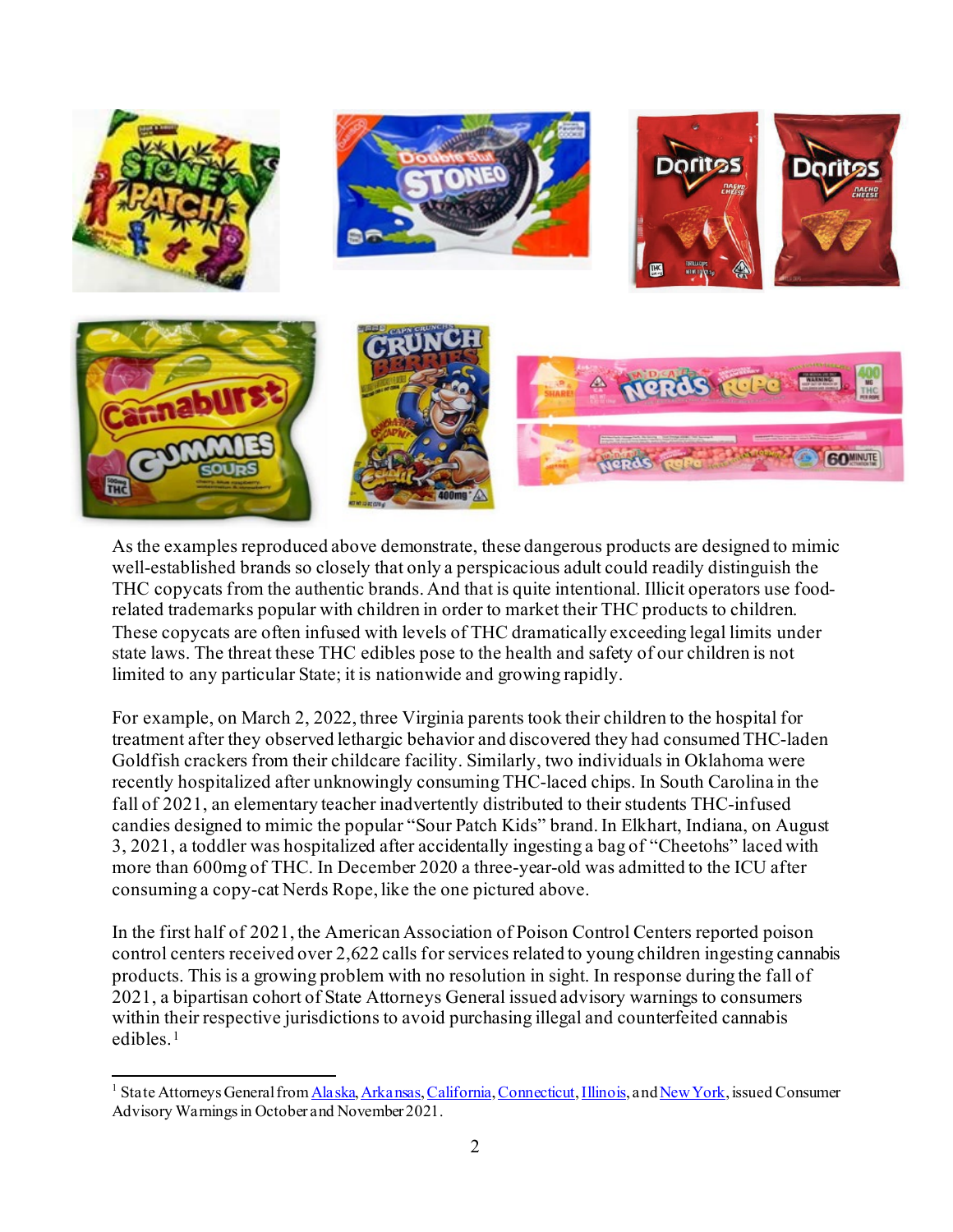Similarly, the federal Food and Drug Administration reported 2,362 THC exposure cases from January 1, 2021, through February 28, 2022. Of those reported exposures, 41% of involved pediatric patients. While individual States have tried to rein in these cannabis counterfeits, the States alone cannot curb this growing threat to public safety.

The deceptive tactic of copying well-known packages and selling these products through e-commerce platforms is dangerous and illegal. The above images and other evidence<sup>[2](#page-2-0)</sup> reveals that these counterfeit THC edibles lack commonly accepted packaging protocols, advertise THC levels far in excess (in some instances many times over the applicable lawful limit), and are marketed directly to children. On the other hand, cannabis edible products manufactured and sold in compliance with state law are prohibited from packaging and advertising in a manner that would entice youth consumption, employ child-resistant packaging, and limit total THC content.

Consumer-packaged goods manufacturers currently lack the legal tools to hold accountable counterfeiters or the ecommerce platforms where these products are made available. The patchwork system of legality concerning cannabis' legal status under federal and state law exacerbates the confusions for consumers. More can be done to address this problem.

We respect the role the private sector can play in protecting consumers from the dangers presented by counterfeited products. A fundamental purpose of the federal trademark laws is to protect consumers from fraudulent goods through trademark registration and enforcement. State Attorneys General and federal authorities have a long-standing and cooperative role in protecting consumers.

As Congress continues its work, we urge congressional leadership to think creatively for potential solutions to this growing public safety issue of counterfeit, unlicensed, unregulated, and untested THC edibles.

At your request, we are available to directly discuss the impact these illicit THC edible products are having on our communities and potential solutions to address the problem.

Thank you for your consideration.

Sincerely,

Jason S. Miyares Aaron D. Ford Virginia Attorney General Nevada Attorney General

<span id="page-2-0"></span><sup>&</sup>lt;sup>2</sup>[https://www.nyu.edu/about/news-publications/news/2022/april/copycat-cannabis-edible-study.html;](https://www.nyu.edu/about/news-publications/news/2022/april/copycat-cannabis-edible-study.html) <https://www.washingtonpost.com/business/2022/04/29/thc-infused-copycat-foods/>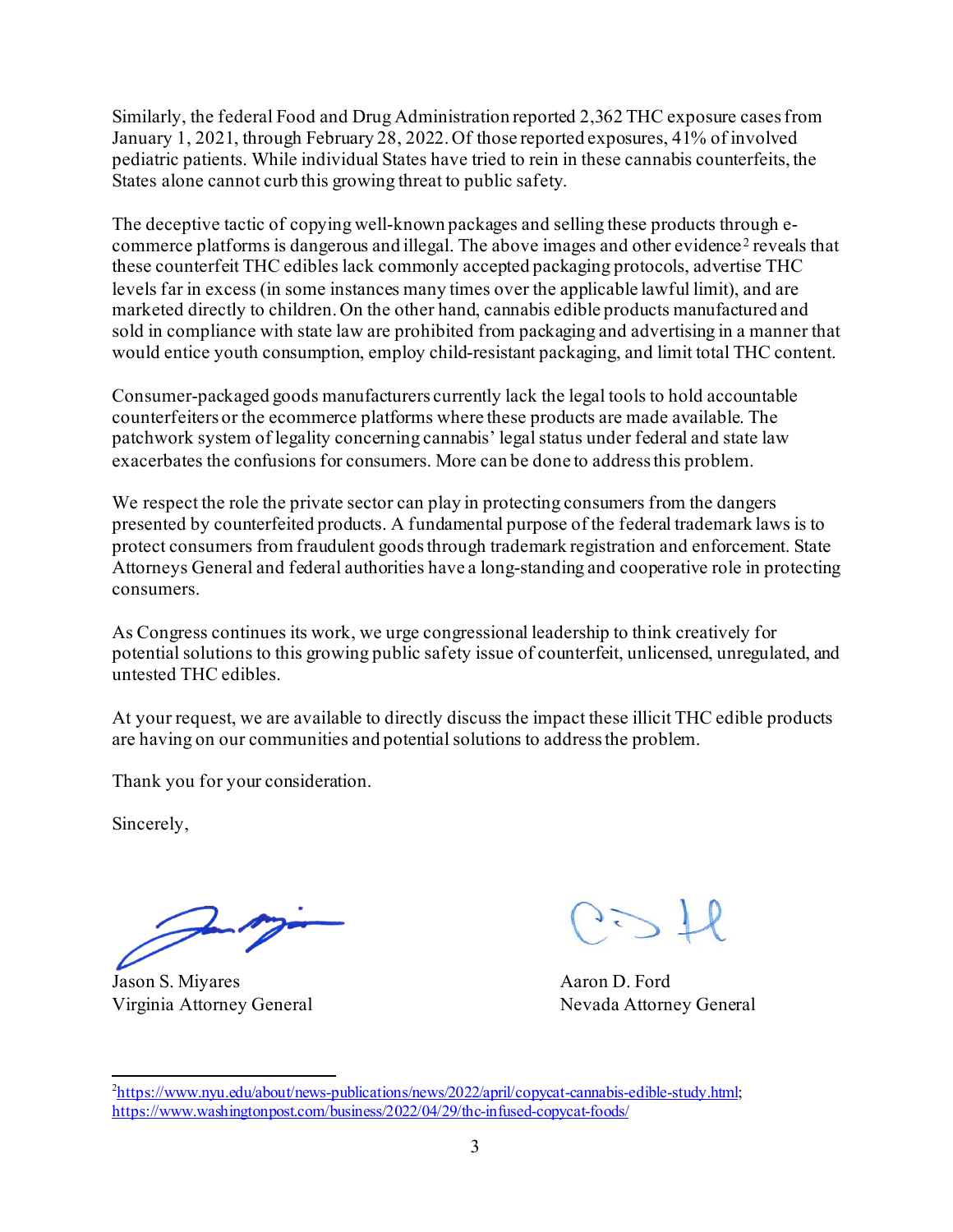Treg R. Taylor Leslie C. Rutledge

Roberto

Robert A. Bonta Phil Weiser California Attorney General Colorado Attorney General

William Tong  $\qquad$  Ashley Moody Connecticut Attorney General Florida Attorney General

Daniel Cameron Todd Rokita Kentucky Attorney General **Indiana Attorney General** 

Jon Miller

Thomas J. Miller Aaron M. Frey

(Jourfas) telara

Doug Peterson Nebraska Attorney General Hector Balderas

De il Rollidge

Alaska Attorney General Arkansas Attorney General

J. Weiser Wilve

tshly Mordy

Janon M. Frey

Iowa Attorney General Maine Attorney General

fet BC

New Mexico Attorney General